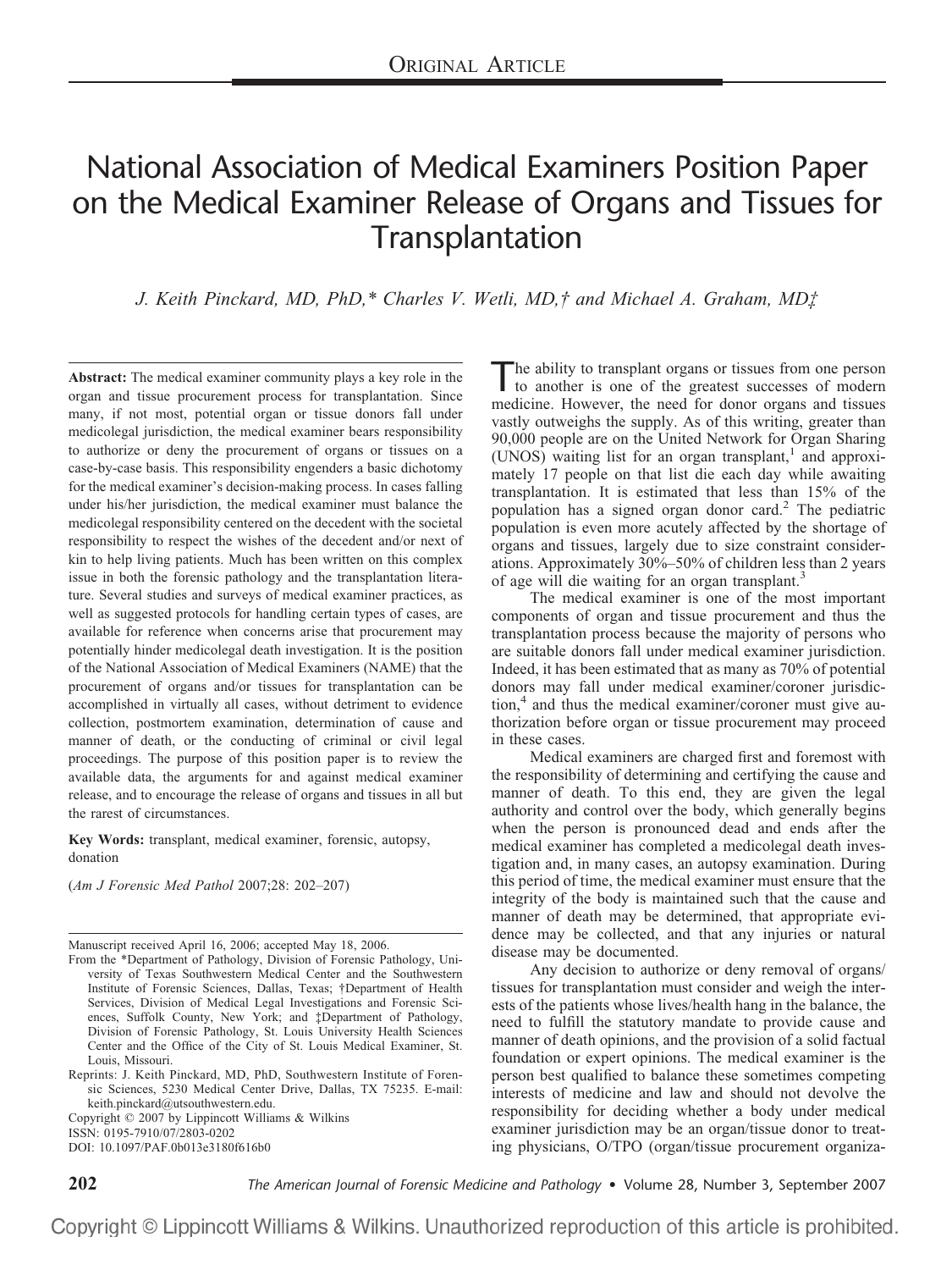tion) personnel, transplant surgeons, law enforcement personnel, or prosecuting attorneys.

For the purposes of this discussion, the terms *deny* or *denial* refer to the blanket refusal of all organ or tissue procurement from a potential organ or tissue donor. It is recognized that not all cases are appropriate for full release of all organs and tissues. In some cases, it is appropriate for medical examiners to only allow procurement of some but not all organs or tissues (eg, allowing procurement of internal organs but not skin in cases where many patterned injuries are present). These are not considered "denials" but rather "approvals with restrictions."

In some cases, medical examiners have denied organ or tissue procurement because of the well-intentioned but unfounded concern of compromising their ability to carry out their primary medicolegal responsibility.

Frequently, medical examiner denials for organ and/or tissue procurement involve cases of known or suspected child abuse or cases of possible sudden infant death syndrome (SIDS). Unfortunately, these 2 categories make up a substantial portion of pediatric potential donors, and thus denials for procurement in these types of cases have a great impact on the availability of pediatric organs and tissues for transplantation.

The National Association of Medical Examiners (NAME) encourages the approval of organ and/or tissue procurement in virtually all cases. With rare exception, the procurement of organs or tissues can occur without jeopardizing the medical examiner's medicolegal responsibilities. As will be discussed further, arguments for denial in certain types of cases have no empiric or scientific evidence to support them. Indeed, many of the arguments against procurement in certain types of cases appear to be motivated not by such objective measures but rather by fear of adversely affecting a future legal proceeding or from external political pressure from a funeral director or a prosecutor. Unfortunately, denials also occur because the procurement process might pose logistical problems for the medical examiner.

This manuscript deals with the philosophical principles regarding the release of organs and tissues for transplantation. This discussion is focused on the arguments for and against the medical examiner approval of procurement of organs/ tissues for donation. A logistical analysis detailing specific procedures or comprehensive protocols of how to maximize medical examiner approvals is beyond the scope of this manuscript. Many medical examiners' offices have such protocols that outline the practical aspects of communicating and cooperating with O/TPOs and transplant teams to maximize the potential for medical examiner approval. It is recognized that there are logistical differences between considering the approval of organs and the approval of tissues for procurement. However, since this discussion is primarily philosophical, the 2 topics are discussed together rather than separately since the philosophical issues are essentially the same.

## **DISCUSSION**

The primary function of the medical examiner is to determine the cause and manner of death. Currently, all potential nonliving organ donors will have some period of survival in the hospital. In many of these cases, the cause of death is already reasonably known from the investigation and clinical course at the hospital, especially if the patient has undergone adequate diagnostic evaluation. Practices vary from office to office; some medical examiners certify deaths without performing an autopsy in nonhomicide cases where the cause of death is reasonably established and there are no other reasonably foreseen medicolegal issues (for example, a patient hospitalized for a drug overdose who died after being in a coma for several days), whereas others perform autopsies on all decedents with a nonnatural manner of death. In cases in which the cause of death is not reasonably established or other medicolegal issues remain unresolved, an autopsy is usually performed.

Neither organ nor tissue procurement precludes the performance of a "complete autopsy." All components of examination may still be performed, although some may need to be performed in a different manner than usual. The first component of the autopsy is the external examination. Even though the medical examiner will be able to view the body following procurement, it is important to ensure that the medical examiner is able to view the appearance of the body before procurement. Ideally, this may be accomplished by the medical examiner performing the external examination prior to procurement; however, this might be hindered or prohibited by various logistical constraints (eg, staffing, time, travel distances). Medical examiners cannot necessarily depend on clinicians or procurement technicians to properly characterize injuries. This underscores the importance of complete photographic documentation of all body surfaces prior to procurement to ensure that the medical examiner will be able to view the external body surface in the unadulterated state. It is important to remember that organ procurement is performed via a single midline thoracoabdominal incision and sternotomy. The procurement of long bones from the extremities also involves isolated incisions. The entire skin surface remains in these cases such that an external examination should remain unhindered as long as steps are taken to preserve the integrity of defects (eg, gunshot or stab wounds) or, if the procurement incision must traverse a wound, to ensure the medical examiner is satisfied that the wound has been adequately examined and its features documented. In the case of skin tissue donation, this would not be the case, and any injuries involving a potential donor site that cannot be adequately examined or documented prior to procurement should be left intact or, if numerous, the procurement of skin from the involved area should be denied.

The second component of the autopsy is the internal examination. Findings encountered upon opening the body, such as injured organs or blood within the body cavities, must be documented by the transplant surgeon to the satisfaction of the medical examiner. Procurement personnel, including the surgeon, must agree to return, if necessary, to the applicable

*© 2007 Lippincott Williams & Wilkins* **203**

Copyright © Lippincott Williams & Wilkins. Unauthorized reproduction of this article is prohibited.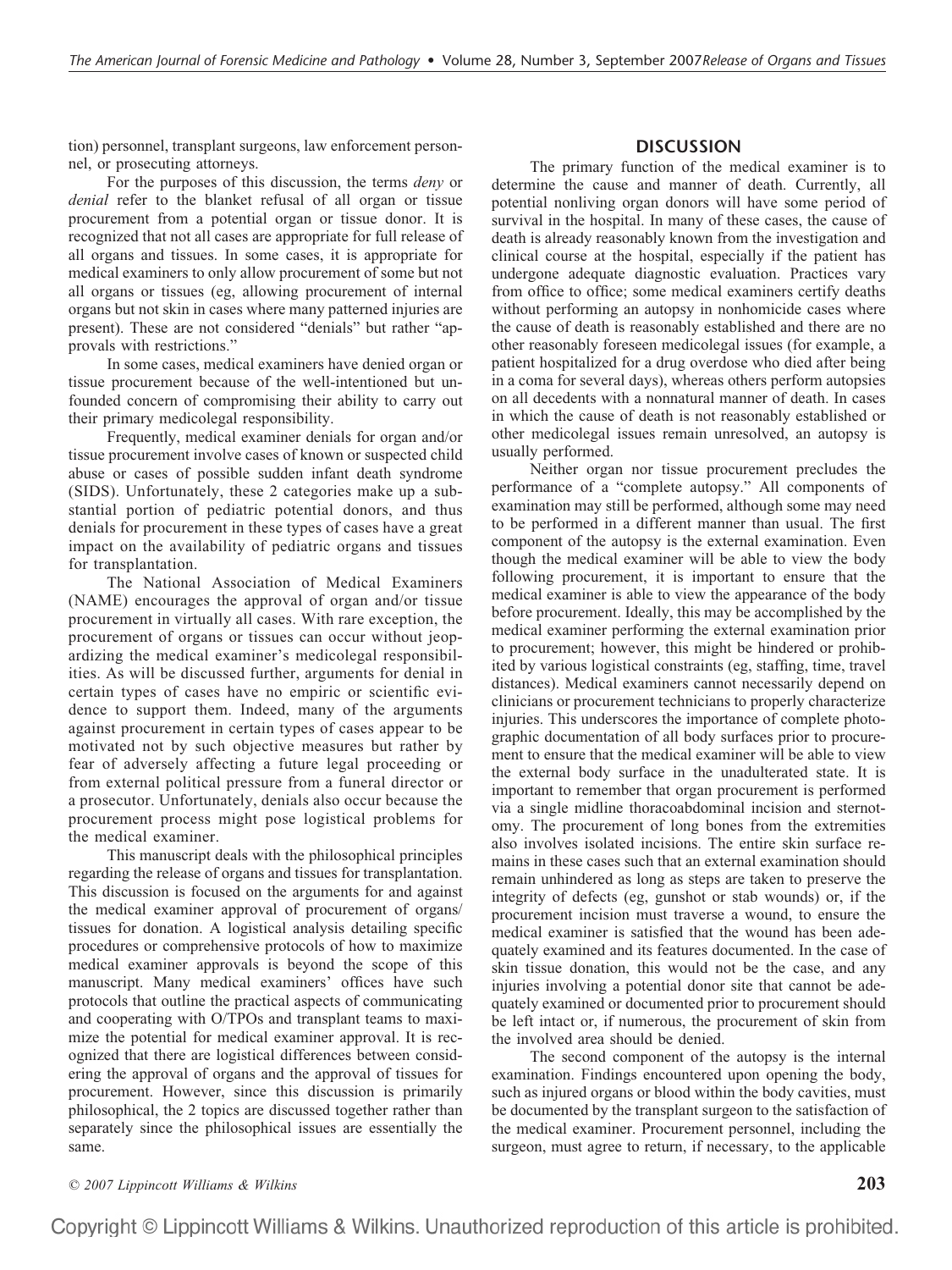jurisdiction at no expense to the taxpayers to testify as to their observations. Photographic and other imaging studies can further document the appearance of the body cavities and their contents. In some cases the medical examiner may ask the O/TPO to conduct extra tests beyond those normally contemplated for organ screening (eg, CT, angiography, full body radiography) when such tests are deemed necessary to adequately address foreseeable medicolegal issues. In general, an organ that appears unhealthy or that has sustained severe trauma will generally not be acceptable for donation and will not be removed from the body; the medical examiner will thus be able to directly examine the organ. In some instances, an organ may be sufficiently damaged to preclude successful transplantation, but its procurement may be desirable for use in research. In such cases, these organs must not be removed prior to consultation with the medical examiner and without the explicit approval of the medical examiner. With minor trauma that would not medically prohibit transplantation (eg, a small liver laceration that can be oversewn), the transplant surgeon must document his/her findings such that the medical examiner has access to this information. Although procured organs are not directly available to the medical examiner at autopsy, they can be photographed and even biopsied such that microscopic abnormalities may be detected. Directed biopsies may also be performed at the medical examiner's request. Furthermore, if the organ grafts successfully and functions properly in the transplant recipient, it is highly unlikely that it was associated with the cause of death of the donor. In fact, this "test" of donated organ function is unique to transplanted organs. Of course, the pathologist may attend the organ recovery surgery and personally view the organs if he/she feels that this is necessary.

Some medical examiners have expressed concerns regarding the fact that they would be relying on the surgeon to accurately document his/her findings and to be willing to testify to them in court. The documentation of findings is something that must be insisted upon when protocols for medical examiner cases are being formulated. The surgeon would not be interpreting or characterizing findings, only documenting them for the medical examiner to do so. Testimony by the transplant surgeon should rarely be required in person, but if so, the surgeon should fulfill any legal obligation to comply with a subpoena. However, with rare exception, there is no reason that medical examiners could not testify to the surgeon's documented observations. Medical examiners routinely testify to findings documented in hospital charts; testifying to the procurement surgeon's observations would be no different.

The discussion up to this point has addressed issues and concerns related to potential detrimental effects of organ and/or tissue procurement on the postmortem examination. Of equal importance, however, is the correlation of the postmortem examination with the scene and investigative findings. Indeed, many of the concerns about allowing procurement are ultimately focused on determining the manner of death rather than the cause. The investigation of the circumstances surrounding the death has a substantial bearing on the medical examiner's opinion regarding the manner of death, and the procurement of organs and or tissues obviously does not interfere with this investigatory component.

The collection, preservation, and documentation of evidence are also the medical examiner's responsibility. Potential organ donors almost always have some survival interval in the hospital, which implies that they have been undressed, possibly washed, and have undergone diagnostic and therapeutic procedures. If any evidence were on the body, it would likely have been lost well before procurement took place or the body was taken to the morgue. If the investigation by law enforcement has suggested that a crime has occurred, appropriate evidence collection (eg, trace evidence, gunshot residue collection, sexual assault kits) should have already been performed at the hospital. If procurement is to take place, the hands may be bagged to protect any further trace evidence that may remain, or evidence may be collected from the surface prior to procurement. Regardless of whether procurement takes place, appropriate steps for the collection of evidence should already be in place; for example, retention of the clothing. In the case of tissue donors, the external examination and autopsy can be performed prior to procurement. In those cases where this is not possible, the clothing can be retained and the hands bagged by the procurement team.

Ensuring the ability to collect evidence, document the presence or absence and extent of disease and/or injury, and determine cause and manner of death enables the medical examiner to ensure that the procurement of organs or tissues does not interfere with adequately addressing medicolegal issues in future legal proceedings, either civil or criminal. Defendants in murder trials have, however, claimed that extubation and removal of organs for transplantation was the cause of death, rather than the proximate action that caused the brain death of the patient.<sup>5,6</sup> However, none has been successful since the guilt of the accused is based upon his/her proximate action<sup>7</sup> and the organ/tissue procurement only occurs after death has occurred, regardless of what criteria are used to establish death. Searches of the medical and legal literature<sup>8</sup> have failed to find a single documented instance of organ procurement interfering with a criminal investigation, a prosecution, a defense, or the determination of cause and manner of death at autopsy. While this could be interpreted to mean that the proper subset of cases had been appropriately denied for procurement, there are many medical examiners' offices with zero denials and without future problems with legal proceedings.

Over the last decade, medical examiner/coroner policies, practices and denials related to organ/tissue donation have been studied.<sup>4,9,11–16</sup> The medical examiner denial rates overall have generally been between 6% and 10%. The incidence of medical examiner denials has decreased during the past 2 to 3 years following NAME's endorsement of the "zero denial" concept. It is clear that cases involving suspected child abuse or the possibility of SIDS are the most common types of cases in which medical examiners categorically deny the procurement of pediatric organs or tissues.

**204** *© 2007 Lippincott Williams & Wilkins*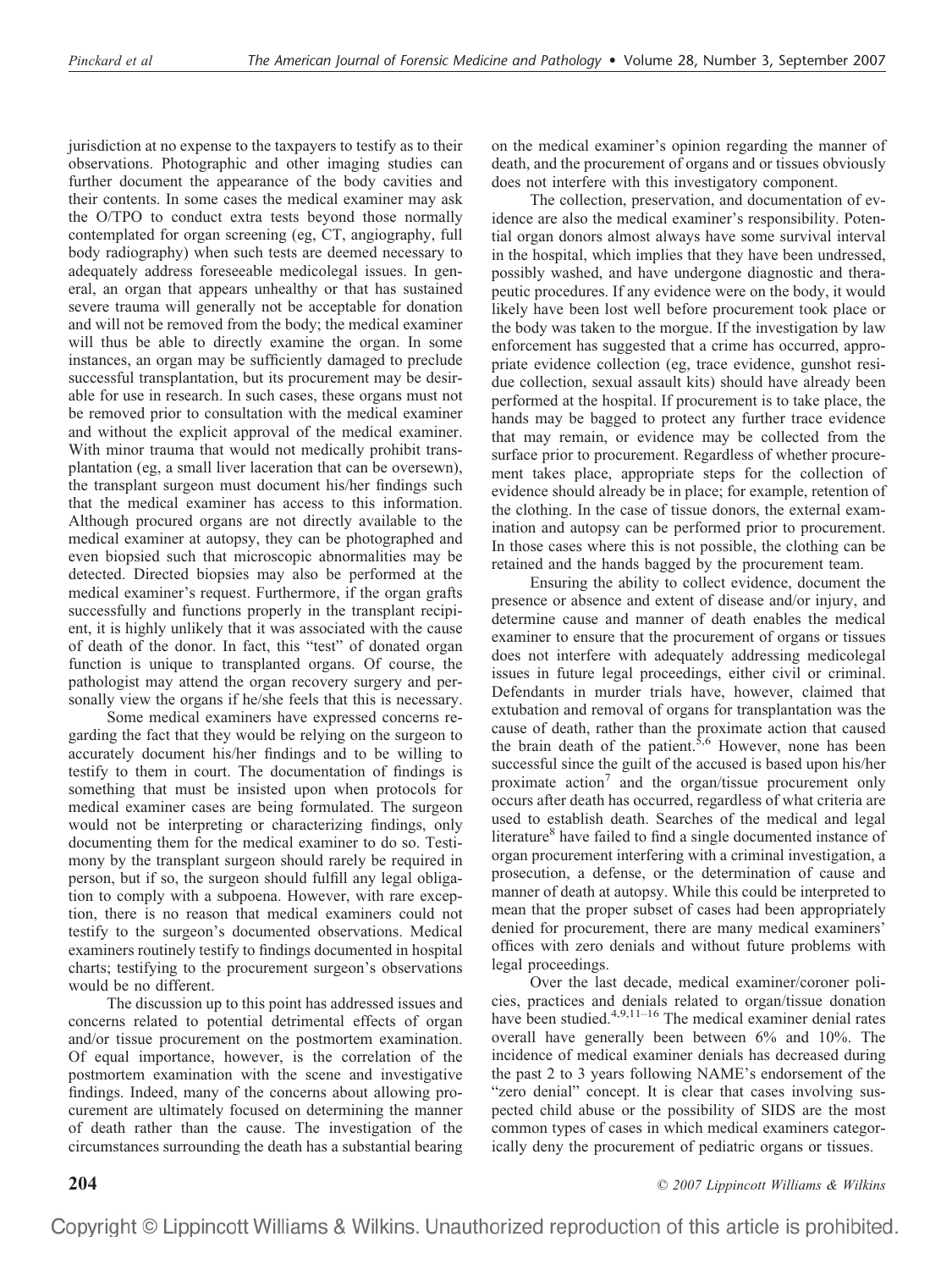One nationwide survey of every organ procurement organization (OPO) queried the number and nature of organ denials from  $1990-1992$ .<sup>10</sup> The respondents of that survey represented 71% of the OPOs and 77% of the donor population in the United States. Of all potential organ donors reported, 62.1% fell under medical examiner jurisdiction; 7.2%, 9.6%, and 11.4% of cases were denied in 1990, 1991, and 1992, respectively. Although this means that approximately 90% or more of cases were approved, the number of denials in this 3-year period was 561. Since multiple organs (usually 3 or more) can be procured from a single donor, this represents the potential for well over a thousand missed opportunities for transplantation from the OPOs that responded to the survey. In 1992, 29.3% of denials were in cases of suspected child abuse and 22.8% represented a single gunshot wound of the head. Approximately half of cases of suspected SIDS were denied for organ procurement.

In the same study, however, 10 OPO areas in the country reported no medical examiner organ denials and 5 others with only 1 denial. A similarly performed follow-up study covering the years 2000–2001 generated an 83% response rate, representing 86% of the donor population, respectively.16 The denial rates were 6.8% and 6.7% for 2000 and 2001, totaling 353 denied cases. Similar to the first survey, approximately one third of suspected cases of child abuse and approximately one half of suspected SIDS cases were denied. No organ denials were reported in 10 cities and in 4 states. It is possible, however, that some OPOs did not ask for approval, because of prior experience with denials from a particular medical examiner. Some OPOs may not have asked for approval in certain types of cases, given that denial may have been the expected outcome. This selection bias would therefore falsely decrease the denial rate.

A survey of 64 medical examiner offices generated a response rate representing 29% of the US population.<sup>17</sup> The denial rate in that survey was 7%, similar to that found in other studies. This survey also discovered differing practices among the various medical examiner offices. In cases of suspected SIDS, 60% of offices reported that they always denied procurement, whereas 15% stated that they always approved these cases. Similarly, 40% stated they always denied cases of suspected child abuse, whereas 15% always approve. Homicides related to child abuse have the potential for much controversy due to their inflammatory nature and scientific controversies over the etiology of abusive head trauma. However, some medical examiner's offices routinely release organs for transplantation in cases of either known or suspected child abuse.<sup>4,10,16</sup>

Certifying deaths of children and infants can be challenging; deaths in this population exclusive of known natural disease or accidental trauma are generally unexpected. SIDS is by definition a diagnosis of exclusion. A common argument against procurement in cases consistent with this diagnosis is that procurement would interfere with the performance of a complete autopsy, thus prohibiting the exclusion of other potential causes of death. As discussed previously, procurement does not prevent the performance of a complete

autopsy. One of the differential diagnoses of suspected SIDS cases is homicide; the concerns regarding denying procurement in such cases have been previously discussed.

Most cases that would potentially be certified as SIDS are pronounced dead at the scene or after transport to a hospital. These cases are therefore candidates only for tissue donation. The only tissues generally requested from non– beating-heart infant or child cases are bone and heart valves.

Human valve tissue is far superior to prosthetic valves, primarily because they have far fewer thromboembolic complications and do not run the risk of mechanical failure. A large study of pediatric medical examiner cases concluded that the only significant cardiac abnormalities in this population that would likely be overlooked if heart valves were procured were conduction system defects, which are quite rare without a clinical history consistent with such a disorder.18 Furthermore, the heart may be examined in a sterile fashion prior to procurement of valve tissue.<sup>19</sup> Similarly, since the heart is examined by a pathologist contracted by the TPO after valve procurement occurs, there is no reason to deny valve procurement in adults, even if a cardiac cause of death is suspected. A similar procedure has been developed for pediatric hearts.<sup>20</sup>

Given the importance of organ and tissue donation, numerous advocacy groups and political lobbies are working for this cause. The response to the perceived lack of cooperation and the categorical denials of organ/tissue procurement by medical examiners by such interested parties has resulted in legislation forcing the medical examiner release of organs and tissues in several states. New York and Tennessee passed legislation requiring the release of organs and tissues in 1991 and 1993, respectively.<sup>21,22</sup> Laws requiring the presence of the medical examiner or coroner at the procurement procedure if denial is anticipated were passed in New Jersey, Texas, and California in 1993, 1995, and 2003, respectively.<sup>23-25</sup> If the medical examiner or coroner still insists on denying the removal of an organ for transplantation after viewing the procurement procedure, he/she must provide written documentation explaining the reasons for the denial.

We believe that the medical examiner/coroner and the transplant communities should cooperate rather than legislate and establish procedures and protocols to satisfy the needs of all parties, maintaining flexibility and causing the least disruption or inconvenience, as has been accomplished in several jurisdictions.

## **CONCLUSION**

Medical examiners play a key role in the transplantation process. Our primary responsibility is to speak for the dead and to ensure that medicolegal issues pertinent to their deaths are appropriately addressed. The responsibility to ensure that all necessary documentation of findings and that appropriate collection of evidence take place rests with the medical examiner. As physicians and citizens, medical examiners also have a societal responsibility to enhance the health of citizens.

*© 2007 Lippincott Williams & Wilkins* **205**

Copyright © Lippincott Williams & Wilkins. Unauthorized reproduction of this article is prohibited.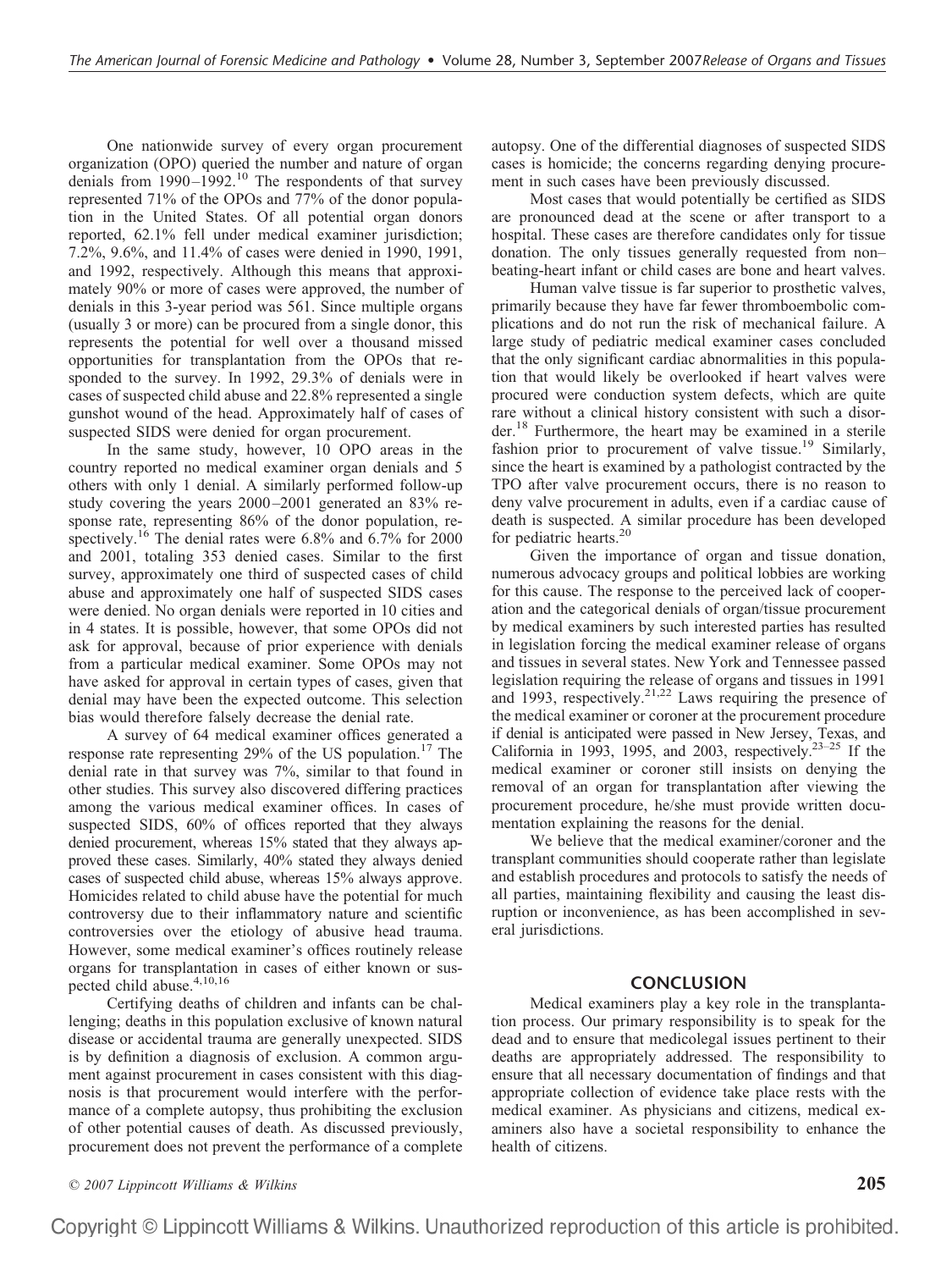The procurement of organs will certainly increase in the future. The donor population is expected to markedly increase with the advent of donation after cardiac death, especially since the majority of potential donors are not brain dead but instead could become "non–beating-heart donors." Because of donation after cardiac death, certain legal issues regarding medical examiner jurisdiction will have to be revisited due to the very limited time frame in which action must be taken. More types of tissues may also become available in the future, and obviously each would have to be evaluated with respect to medicolegal concerns.

Denial rates of 6%–10% mean that medical examiners generally approve procurement in over 90% of cases. This is an excellent figure, but it is the remaining cases that are the concern of this manuscript. To someone waiting on a transplant list, every single donor potentially makes an enormous difference. Furthermore, the different practices at different offices with respect to categorical approvals or denials lead to the appearance of arbitrariness.

Legislation in 5 states has by definition reduced the number of medical examiner denials and, conversely, increased the number of organs and tissues for transplantation. However, it is our opinion that coercive legislation imposed by outside groups is counterproductive to effective communication between medical examiners and O/TPOs. The fact that legislation dictates the course of action may actually lessen the communication between all involved parties, which may be detrimental to the death investigation of the decedents and to the public we are trying to serve. Further, legislation imposed due to our perceived lack of cooperation with O/TPOs is likely to result in far greater problems in carrying out our medicolegal responsibilities than if medical examiners and O/TPOs work together to come to a mutually beneficial understanding of one another's needs to generate appropriate protocols for dealing with these cases.

It is possible for medical examiners to allow procurement to occur and still fulfill their medicolegal responsibilities. That being said, it remains of critical importance that O/TPOs as well as the organ procurement surgeons provide the medical examiner with everything that is requested, every time. Each situation is different; every medical examiner's office and their O/TPO(s) need to come to a mutual understanding of what the medical examiner requires. Some denials do occur because the medical examiner may not have gotten everything he/she needed in past cases.

Other denials by medical examiners seem to be motivated by fear. Some are hesitant because they feel that they must see everything with their own eyes, prior to any procurement. Other medical examiners have concerns about a future adverse outcome such as being "blamed" if the prosecuting attorney does not secure a conviction. There are anecdotal reports that some prosecutors have allegedly dropped cases or reduced the charges because of the fear that the organ/tissue procurement process has somehow rendered the autopsy findings diminished or destroyed. Medical examiners have the responsibility to defend what is an appropriate, defensible position: that the procurement of organs and tissue

is compatible with successfully fulfilling all of our medicolegal responsibilities. This may also involve educating attorneys about the organ/tissue procurement processes to assure them that a complete and accurate examination has been performed and that all the appropriate evidence has been collected.

Providing that appropriate protocols are followed, there is no reason that procurement of organs and tissues should not be able to occur, even in cases of suspected SIDS or child abuse. The proof of principle already exists in that release even in these types of cases is routine in many jurisdictions in the United States, with no documented adverse outcomes. The only general restrictions that appear valid are the restriction of corneas or bones in cases of suspected child abuse or the restriction of skin tissue procurement in any case if the disruption of a patterned injury could not be avoided and the injury could not be adequately documented prior to procurement. Good working relationships with the O/TPO and the transplant team are of the utmost importance to ensure that all of the necessary steps are taken to perform our medicolegal duties. Although our primary function is to investigate death, enabling transplantation is one of the few opportunities we have to directly save and improve lives.

#### **REFERENCES**

- 1. Available at: http://www.unos.org/.
- 2. Spital A. The shortage of organs for transplantation: where do we go from here? *N Engl J Med*. 1991;325:1243–1246.
- 3. Morris JA, Wilcox TR, Frist WH. Pediatric organ donating: the paradox of organ shortage despite the remarkable willingness of families to donate. *Pediatrics*. 1992;89:411.
- 4. Goldstein B, Shafer T, Greer D, et al. Medical examiner/coroner denial for organ donation in brain-dead victims of child abuse: controversies and solutions. *Clin Intensive Care*. 1997;8:136–141.
- 5. Shafer TJ, Schkade LL, Siminoff LA, et al. Ethical analysis of organ recovery denials by medical examiners, coroners, and justices of the peace. *J Transpl Coord*. 1999;9:232–249.
- 6. Jason D. The role of the medical examiner/coroner in organ and tissue procurement for transplantation. *Am J Forensic Med Pathol*. 1994;15: 192–202.
- 7. 26 Am Jur §48 p. 191.
- 8. Strama BT, Burling-Hatcher S, Shafter TJ. Criminal investigations and prosecutions not adversely affected by organ donation: a case law review. *Newsl Med Law Comm.* 1994;Summer:15–21.
- 9. Jaynes CL, Springer JW. Decreasing the organ donor shortage by increasing communication between coroners, medical examiners and organ procurement organizations. *Am J Forensic Med Pathol*. 1994;15: 156–159.
- 10. Shafer T, Schkade L, Warner HE, et al. Impact of medical examiner/ coroner practices on organ recovery in the United States. *JAMA*. 1994; 272:1607–1613.
- 11. Sheridan F. Pediatric death rates and donor yield: a medical examiner's view. *J Heart Lung Transplant*. 1993;12:S179–S185.
- 12. Duthie SE, Peterson BM, Cutler J, et al. Successful organ donation in victims of child abuse. *Clin Transplant*. 1995;9:415–418.
- 13. Kurachek SC, Titus SL, Olesen M, et al. Medical examiners' attitudes toward organ procurement from child abuse/homicide victims. *Am J Forensic Med Pathol*. 1995;16:1–10.
- 14. Sturner WQ. Can baby organs be donated in all forensic cases? proposed guidelines for organ donation from infants under medical examiner jurisdiction. *Am J Forensic Med Pathol*. 1995;16:215–218.
- 15. Wick L, Mickell J, Barnes T, et al. Pediatric organ donation: impact of medical examiner refusal. *Transpl Proc*. 1995;27:2539–2544.

**206** *© 2007 Lippincott Williams & Wilkins*